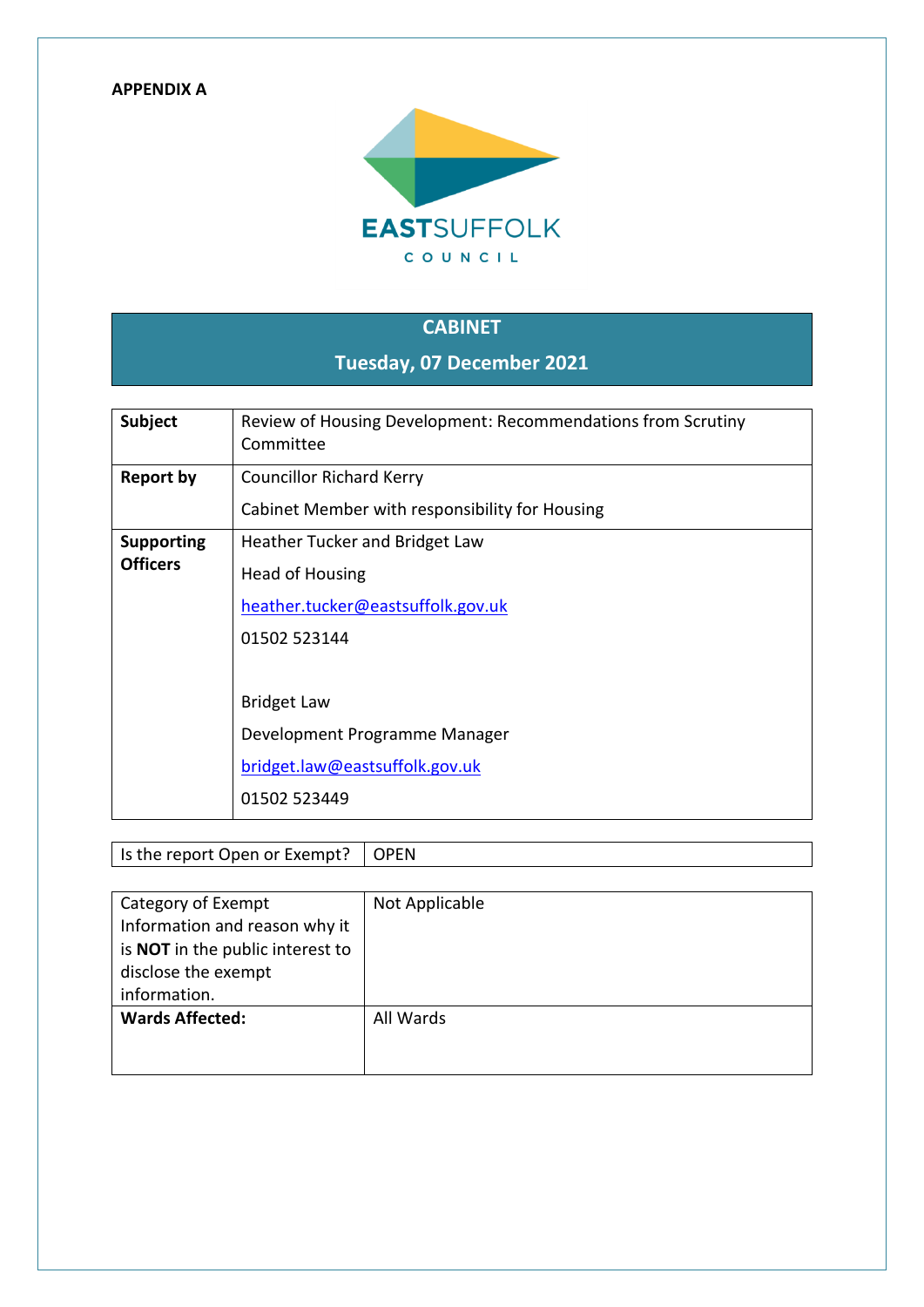## **Purpose and high-level overview**

### **Purpose of Report:**

This report provides a response to the Scrutiny Committee's recommendation following an in-depth review which took place at its meeting on 16 September 2021.

The review conducted by the Scrutiny Committee was an update of the overall progress of the Housing Development Strategy with particular focus on the ambition to build 50 Council houses per annum and the implications of the staff resources available to achieve that target.

The Scrutiny Committee having considered the contents of the report, the responses to its questions and the matters raised in debate, discussed the merits of recommending to Cabinet that the target be increased from 50 to 100 new builds per annum.

Given, however, that it was not possible at this stage to determine what the implications this recommendation would have on staffing and budgets, it was felt more appropriate to recommend to Cabinet that a Business Case be drawn up to identify and quantify the implications first.

### **Options:**

The Cabinet can either choose to accept or reject the recommendation by Scrutiny Committee for the development of a Business Case to identify the opportunities available to increase the build target from 50 to 100 homes per annum.

### **Recommendation/s:**

That Cabinet rejects the recommendation by the Scrutiny Committee.

## **Corporate Impact Assessment**

### **Governance:**

This report has been prepared in response to a recommendation made by the Scrutiny Committee. The Council is required by statute to discharge certain overview and scrutiny functions. These functions are an essential component of local democracy. Scrutiny Committees can contribute to the development of Council policies and can also hold the Cabinet to account for its decisions.

### **ESC policies and strategies that directly apply to the proposal:**

[We are East Suffolk Strategic Plan 2020-24](https://www.paperturn-view.com/uk/east-suffolk/strategic-plan-2020-2024?pid=Nzg78875&v=1.1) [ESC HRA Business Plan 2018-2048](https://www.eastsuffolk.gov.uk/housing/housing-policies-and-strategies/housing-revenue-account-business-plan) ESC Housing Strategy 2017-23 [ESC Housing Development Strategy 2020-24](https://www.eastsuffolk.gov.uk/assets/Housing/Housing-Development-Strategy.pdf)

### **Environmental:**

**East Suffolk Council Housing Development Strategy 2020-24**: The Strategy identifies "Environmental Sustainability" as an essential element in the creation of homes and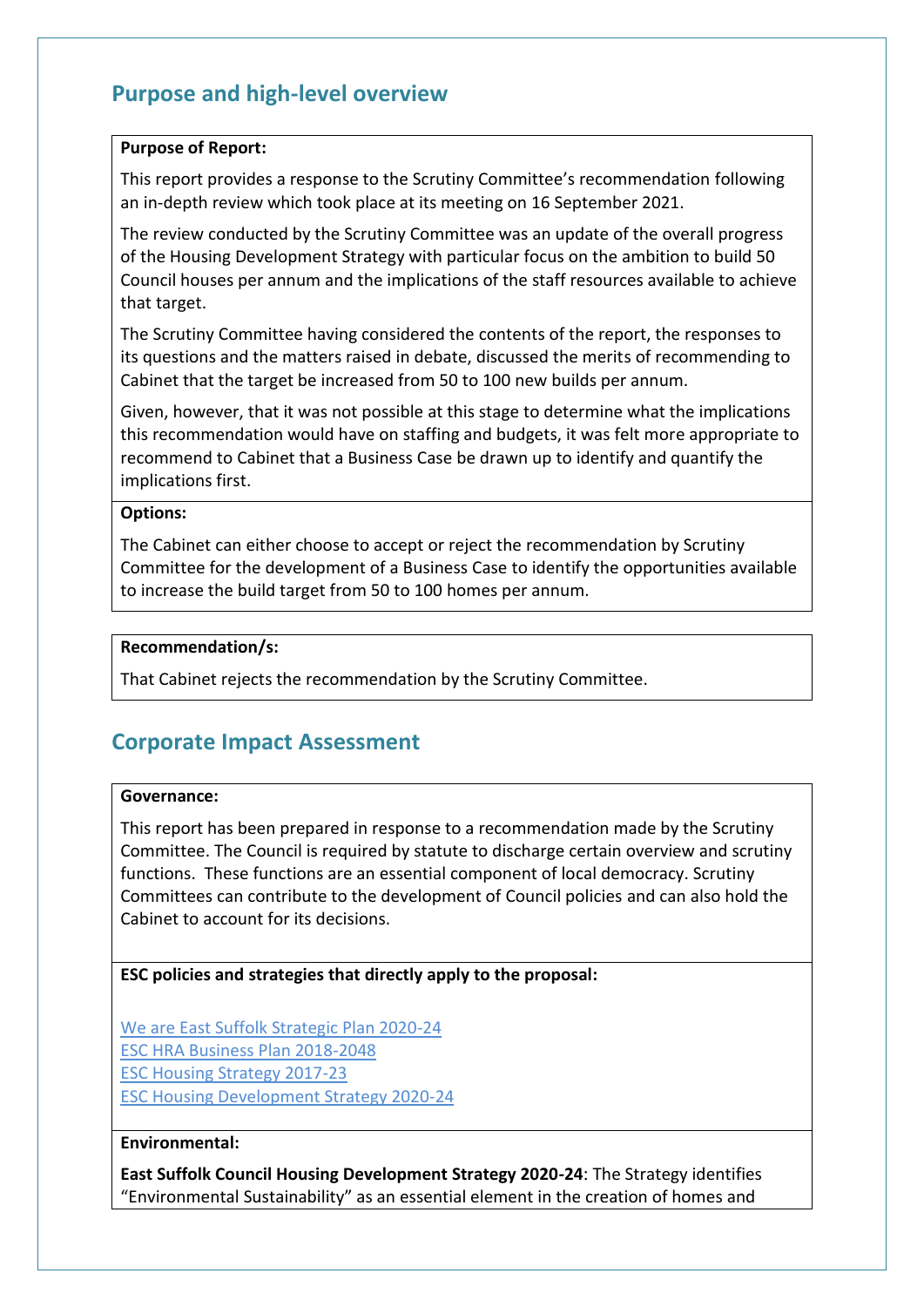communities in which people want to live and work. It notes that lowering the whole-life carbon footprint of properties will help tenants save money and deliver lasting environmental, social and economic benefits. A number of innovative design solutions across several projects recognise the benefit of fabric first principles and the value of carbon neutral design.

In drawing up a Business Case, the potential environmental impact of increasing the number of Council houses built per annum would be identified.

### **Equalities and Diversity:**

The supply of new build properties from the development programme must deliver the housing needs of residents in the district with the right homes, regarding mix and tenure, in the right locations.

### **Financial:**

As of 31 March 2022, the HRA's Council Housing debt will be just over £60m and this needs to be repaid in full by 2041-42. As of 31 March 2021, the HRA had 4459 properties with a market value of £585.7m demonstrating that a £60m debt position was relatively low and could be increased if required.

The HRA has approximately £21m in income per annum, with fixed expenditure of £16m. Leaving £5m per annum to contribute to debt repayments and invest in the HRA Capital Programme. The HRA Capital Programme approved at Full Council on 27 January 2021 included £7.725m for redevelopment projects and £42.121m for new build development from 2021-22 to 2024-25.

To achieve a target to build more Council houses would require more funding, however, it was clear from the evidence provided to the Scrutiny Committee that the HRA could borrow additional funding if it wished.

### **Human Resources:**

Over the last 18 months, the Housing Development Team has been expanded to help assess development opportunities, creating a development pipeline and enabling the year-on-year projected completions to increase. In addition, further specialisms in areas such as development contracting, construction law and commercial procurement were required, as well as external legal and procurement advice on particularly complex projects requiring construction sector expertise.

A Business Case would be able to identify additional staff/roles that would be required if the target to build Council houses was increased.

### **ICT:**

The recent purchase of ARGUS developer software will help the Team to manage complex, multi-staged development projects with confidence.

The use of this software is helping the Council to assess development opportunities with a more commercial focused view ensuring the most appropriate use of HRA finance and bringing transparency to risks, helping to progress the building of additional new homes.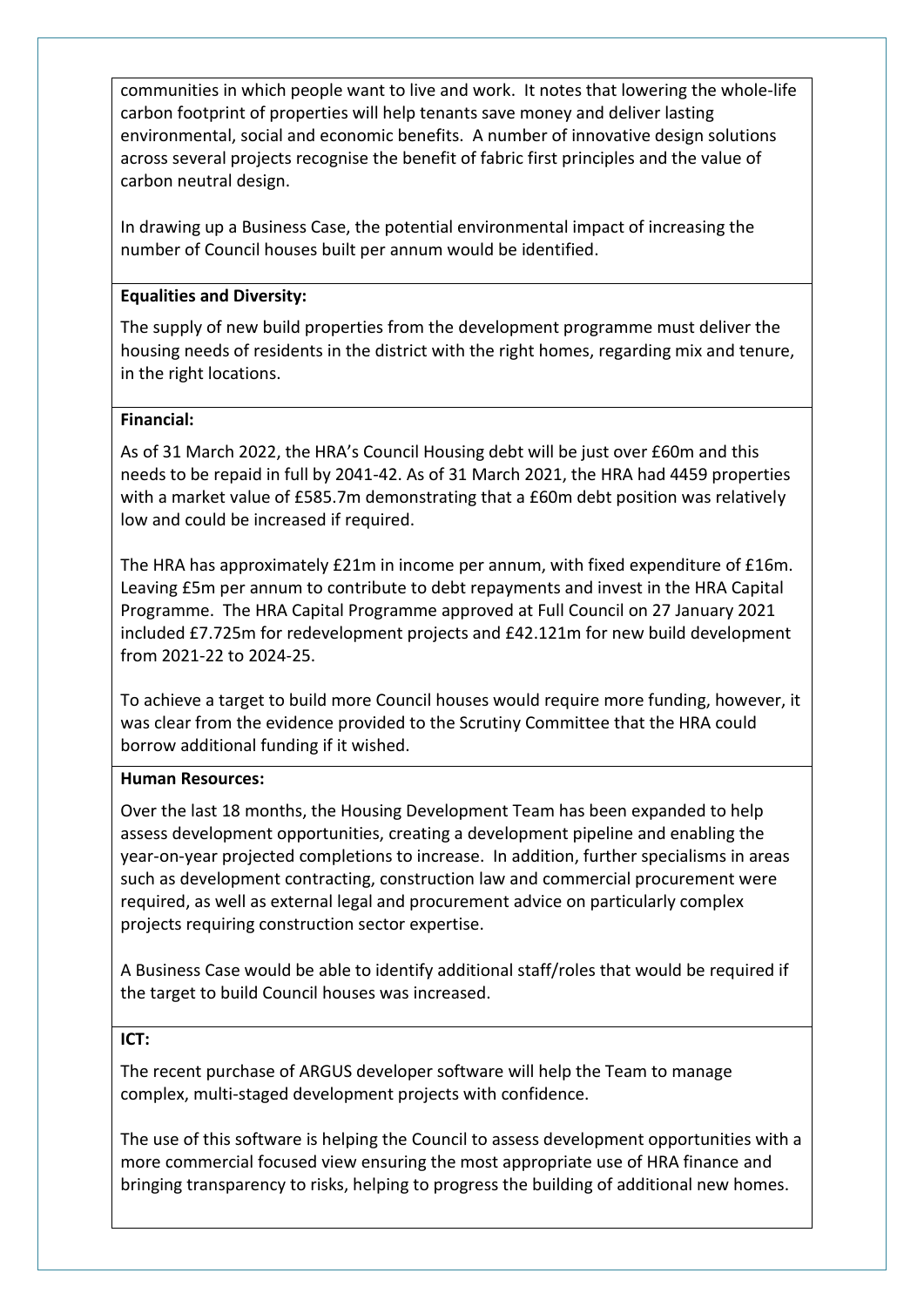### **Legal:**

Discussions are currently being held with the Head of Legal and Democratic Services concerning future specialised construction and development legal support for the HRA.

Increasing the target for new builds further was likely to increase the need for this support.. The Business Case would help identify the support needed and the associated costs.

### **Risk:**

All projects within the Housing Development Programme have a project specific risk assessment carried out at the commencement of the project to identify potential risks to the delivery of the project and provide mitigation recommendations. The most common risks were not being able to successfully deliver the project brief within budget and on time, however, other risks included changes in the housing market, skills shortages or economic and political changes impacting the construction sector directly such as the availability of raw materials and imported goods. Risks have a potential to impact on multiple projects within the Programme.

Increasing the target for new builds within the existing HRA Development programme would likely increase the risk of delivery due to the availability of land, resource and funding. Increasing the Councils development programme across multiple sectors and tenures would spread risk of successfully delivering a programme. However, a successful delivery model would need to be defined and tested prior to consideration. Individual project risks would remain however the ability to take a more commercial approach may mean measured risks could be taken to reduce cost / programme and ultimately improve efficiently.

**External Consultees:** | Not applicable.

# **Strategic Plan Priorities**

| Select the priorities of the Strategic Plan which are supported by<br>this proposal:<br>(Select only one primary and as many secondary as appropriate) |                                                             | Primary<br>priority | <b>Secondary</b><br>priorities |
|--------------------------------------------------------------------------------------------------------------------------------------------------------|-------------------------------------------------------------|---------------------|--------------------------------|
| <b>T01</b>                                                                                                                                             | <b>Growing our Economy</b>                                  |                     |                                |
| P01                                                                                                                                                    | Build the right environment for East Suffolk                | ⊠                   |                                |
| P <sub>0</sub> 2                                                                                                                                       | Attract and stimulate inward investment                     | $\mathbb{R}^n$      |                                |
| P03                                                                                                                                                    | Maximise and grow the unique selling points of East Suffolk |                     |                                |
| P04                                                                                                                                                    | <b>Business partnerships</b>                                |                     | ⊠                              |
| <b>P05</b>                                                                                                                                             | Support and deliver infrastructure                          |                     |                                |
| <b>T02</b>                                                                                                                                             | <b>Enabling our Communities</b>                             |                     |                                |
| P06                                                                                                                                                    | <b>Community Partnerships</b>                               | L                   |                                |
| <b>P07</b>                                                                                                                                             | Taking positive action on what matters most                 |                     | ⊠                              |
| <b>P08</b>                                                                                                                                             | Maximising health, well-being and safety in our District    |                     | X                              |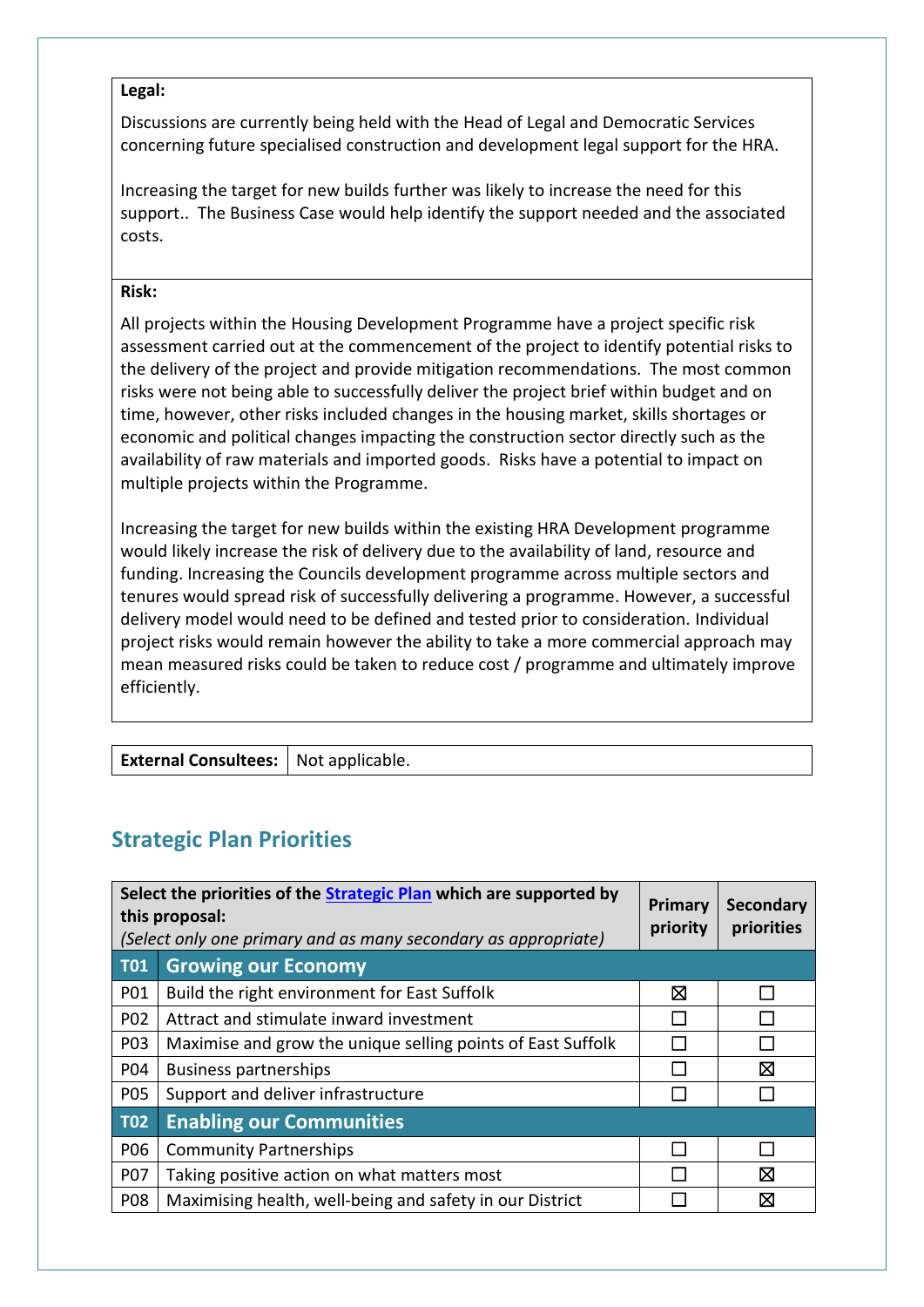| P09                                                     | <b>Community Pride</b>                                       |              | 区 |
|---------------------------------------------------------|--------------------------------------------------------------|--------------|---|
| <b>T03</b>                                              | <b>Maintaining Financial Sustainability</b>                  |              |   |
| P10                                                     | Organisational design and streamlining services              | $\mathsf{L}$ |   |
| P11                                                     | Making best use of and investing in our assets               |              | ⊠ |
| P12                                                     | Being commercially astute                                    |              |   |
| P13                                                     | Optimising our financial investments and grant opportunities | П            | ⊠ |
| P14                                                     | Review service delivery with partners                        | П            |   |
| <b>T04</b>                                              | <b>Delivering Digital Transformation</b>                     |              |   |
| P15                                                     | Digital by default                                           | П            |   |
| P16                                                     | Lean and efficient streamlined services                      |              |   |
| P17                                                     | Effective use of data                                        |              |   |
| P18                                                     | Skills and training                                          |              |   |
| P19                                                     | District-wide digital infrastructure                         |              |   |
| <b>T05</b>                                              | <b>Caring for our Environment</b>                            |              |   |
| P20                                                     | Lead by example                                              |              | 区 |
| P21                                                     | Minimise waste, reuse materials, increase recycling          |              |   |
| P22                                                     | Renewable energy                                             |              | ⊠ |
| P23                                                     | Protection, education and influence                          | П            |   |
| <b>XXX</b>                                              | <b>Governance</b>                                            |              |   |
| <b>XXX</b>                                              | How ESC governs itself as an authority                       | $\mathbf{I}$ |   |
| How does this proposal support the priorities selected? |                                                              |              |   |

The Council's Housing Development Programme's primary objective is to meet housing need by providing high quality sustainable housing at affordable rents or sale values and to develop appropriate housing solutions in all areas of East Suffolk which are effective and cost efficient.

Increasing the target of new builds will provide even more high-quality sustainable housing solutions for East Suffolk residents.

# **Background and Justification for Recommendation**

|     | <b>Background facts</b>                                                                                                                                                                                                                                                                                                                                                                                                                                                                                                                               |
|-----|-------------------------------------------------------------------------------------------------------------------------------------------------------------------------------------------------------------------------------------------------------------------------------------------------------------------------------------------------------------------------------------------------------------------------------------------------------------------------------------------------------------------------------------------------------|
| 1.1 | The Committee considered the Cabinet Member's report on the Housing<br>Development Programme at its meeting on 24 September 2020 and recommended<br>to Cabinet "That the Scrutiny Committee welcomed and encouraged the Housing<br>portfolio's ambition to build 50 Council houses per annum. The Committee,<br>mindful of the limited resources available, recommended to Cabinet that it explore<br>the potential for modular construction, carbon neutral where possible, on<br>appropriate sites at the earliest and most realistic opportunity". |
|     | An update was requested in one year to review the overall programme and, if<br>necessary, the implications of staffing resources on the attainment of the<br>ambition.                                                                                                                                                                                                                                                                                                                                                                                |
|     | That update was considered by the Committee at its meeting on 16 September<br>2021.                                                                                                                                                                                                                                                                                                                                                                                                                                                                   |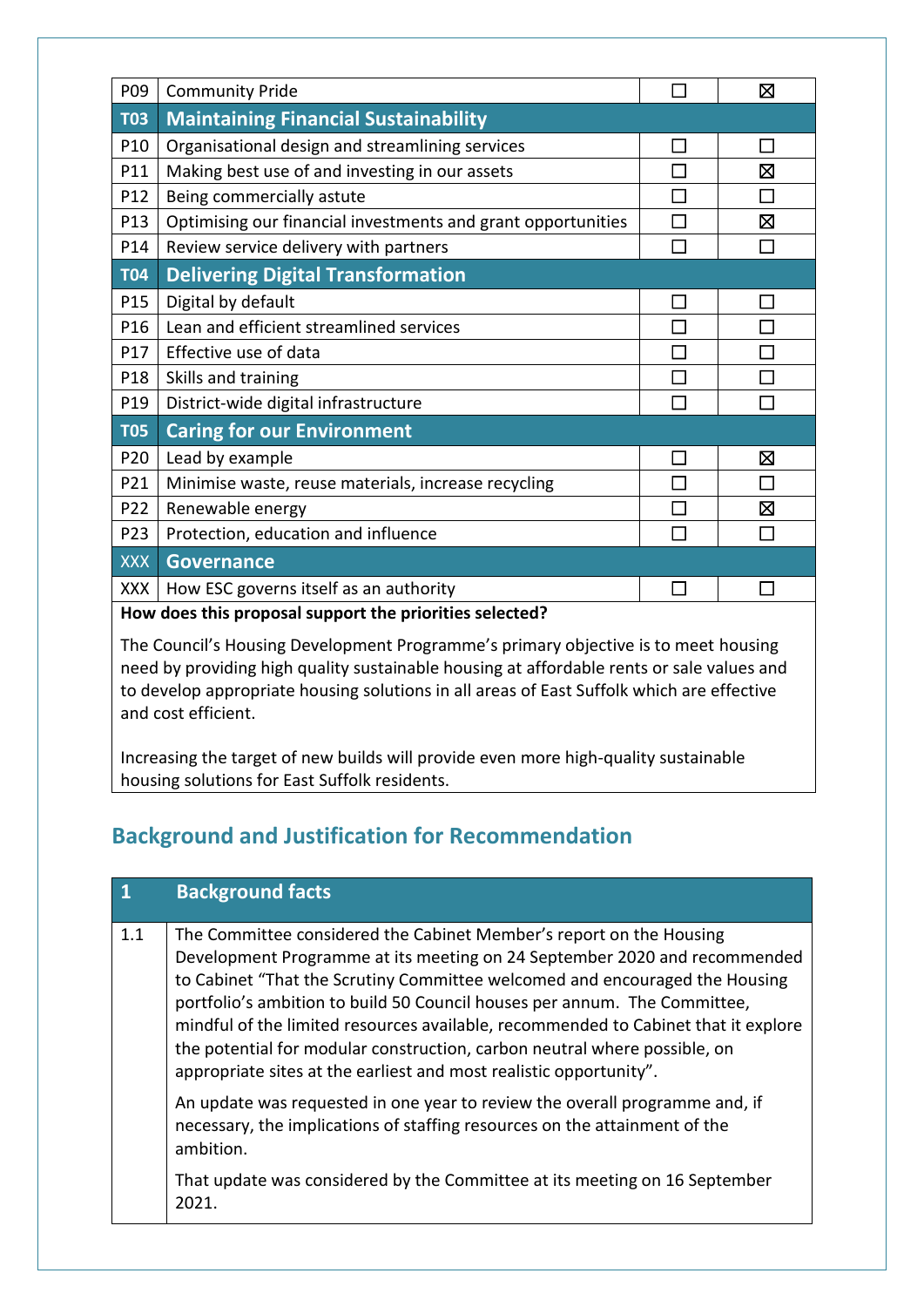| 1.2 | The Cabinet Member's update report provided details of the latest position with<br>regards to new stock being added to the HRA portfolio.                                                                                                                                                       |  |
|-----|-------------------------------------------------------------------------------------------------------------------------------------------------------------------------------------------------------------------------------------------------------------------------------------------------|--|
|     | The written questions submitted in advance of the meeting, together with the<br>written responses, form an appendix to the formal report which went to the<br>Committee.                                                                                                                        |  |
| 1.3 | The following aspects of this topic were raised and discussed with the Cabinet<br>Member and Officers at the meeting:                                                                                                                                                                           |  |
|     | the targets for East Suffolk under the Government's Affordable Homes<br>Programme                                                                                                                                                                                                               |  |
|     | Right to Buy and the impact on stock numbers                                                                                                                                                                                                                                                    |  |
|     | housing waiting lists and the need to review the Gateway to Home Choice<br>$\bullet$<br>Scheme                                                                                                                                                                                                  |  |
|     | the current staffing levels in the Housing Development Team<br>$\bullet$                                                                                                                                                                                                                        |  |
|     | the budget available to build and the implications of borrowing more money                                                                                                                                                                                                                      |  |
|     | the cost of purchasing land and the need to ensure value for money whilst<br>providing new affordable housing in the places that residents need it                                                                                                                                              |  |
|     | the lack of and price of building materials<br>$\bullet$                                                                                                                                                                                                                                        |  |
|     | the challenges of building environmentally sustainable housing.                                                                                                                                                                                                                                 |  |
| 1.4 | There is appreciation of the aspiration and desire for East Suffolk to commit to<br>building additional Affordable Housing units, but there are a number of other<br>factors we need to consider, before we can produce a Business Case such as the<br>one requested by the Scrutiny Committee. |  |

| $\overline{2}$ | <b>Current position</b>                                                                                                                                                                                                                                                                                                                                                                                                                               |
|----------------|-------------------------------------------------------------------------------------------------------------------------------------------------------------------------------------------------------------------------------------------------------------------------------------------------------------------------------------------------------------------------------------------------------------------------------------------------------|
| 2.1            | The current position with regards to the Council's progress on its Housing<br>Development Programme are detailed in the Cabinet Member's report with<br>additional information provided at the Scrutiny Committee meeting. It is not,<br>therefore, proposed to restate that position here, in this report, and for the sake<br>of efficiency readers are referred to the Cabinet Member's report and minutes of<br>the meeting for this information. |
| 2.2            | In July 2019, East Suffolk Council voted unanimously to step up its positive work on<br>environmental issues to tackle the issue of climate change. As part of this work,<br>East Suffolk Council needs to consider the energy efficiency of its 4,500 Housing<br>Revenue Account owned properties.                                                                                                                                                   |
| 2.3            | The level of work and investment required in the stock is not yet fully understood.<br>Work is underway to try and understand the true cost and scale of the issue.<br>However, it is without doubt going to be at considerable expense.                                                                                                                                                                                                              |
| 2.4            | The Housing Revenue Account (HRA) has its own Business Plan, which was written<br>in 2018 and since it was produced, we have seen a number of key changes, which<br>will impact on what we choose to do in the future. These include the Building<br>Safety Bill, the Retrofit agenda, the changes in the way we can use Right to Buy<br>receipts and the removal of the debt cap.                                                                    |
| 2.5            | Therefore, we will need to conduct a fundamental review of the Business Plan,<br>which incorporates more than just development, so we can set a clear direction on<br>future spend required within the HRA.                                                                                                                                                                                                                                           |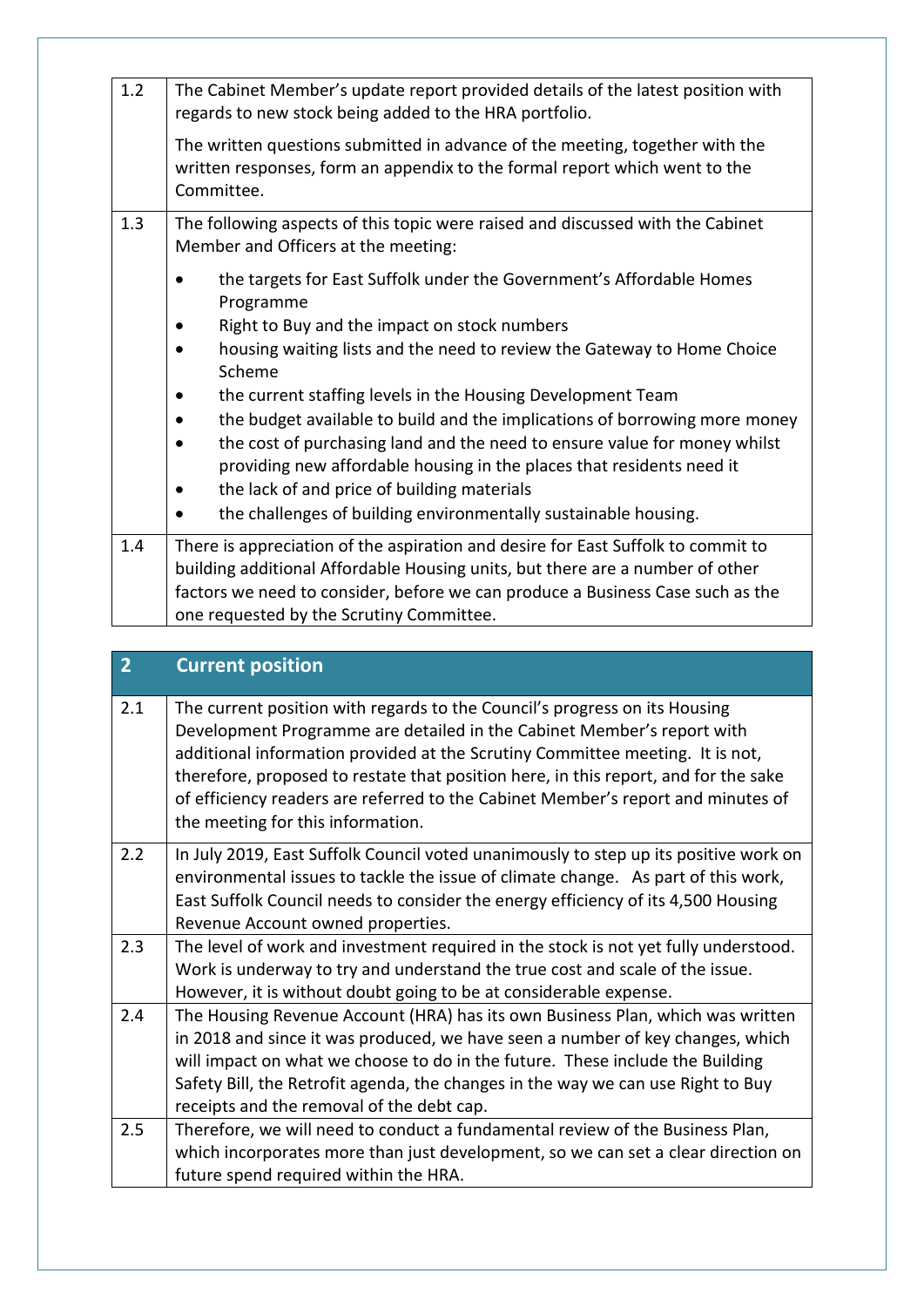| $\overline{\mathbf{3}}$ | <b>How to address current situation</b>                                                                                                                                                                                                                                                                                                                                                                                                                                                                                                                                              |
|-------------------------|--------------------------------------------------------------------------------------------------------------------------------------------------------------------------------------------------------------------------------------------------------------------------------------------------------------------------------------------------------------------------------------------------------------------------------------------------------------------------------------------------------------------------------------------------------------------------------------|
| 3.1                     | The Scrutiny Committee noted that the current target had not always been met<br>due to various factors, however, it was also clear from the evidence that there is a<br>demand for more affordable housing for East Suffolk residents.                                                                                                                                                                                                                                                                                                                                               |
| 3.2                     | Although the Committee were of a mind to recommend that the target for new<br>build Council houses be increased to provide more affordable housing, they<br>recognised that building Council houses had budgetary and resource implications.<br>Members also noted the challenges of building new Council houses, some of which<br>were ongoing such as the impact of Right to Buy and the size of the Housing<br>Development Team, whilst others were potentially short term issues such as the<br>cost of materials and shortage in skilled labour.                                |
| 3.3                     | A suggestion was made by the Strategic Director that rather than recommending<br>the target be increased, it would be more beneficial to recommend to Cabinet that<br>a Business Case be drawn up to identify and quantify the impact and cost of<br>increasing the target from 50 to 100 new build Council houses per annum. This<br>would enable Cabinet to assess the cost benefit ratio for providing the additional<br>Council housing balanced against the costs required for other competing demands<br>on the HRA budget such as making the existing stock more sustainable. |
| 3.4                     | The Committee, in forming its recommendation, wished to offer a constructive<br>friend's view of the current situation. In conducting the review, it was, as always,<br>the Committee's intention to challenge in a positive way that might also add value<br>and assistance rather than criticism.                                                                                                                                                                                                                                                                                  |

| $\overline{4}$ | <b>Reason/s for recommendation</b>                                                                                                                                                                           |
|----------------|--------------------------------------------------------------------------------------------------------------------------------------------------------------------------------------------------------------|
| 4.1            | It is proposed that Cabinet reject the recommendation from Scrutiny Committee<br>to develop a business case to increase the target of affordable homes being<br>delivered annually.                          |
| 4.2            | As stated above, there are a number of demands on the Housing Revenue Account<br>at present, particularly in relation to the ambitious target to make the stock more<br>energy efficient by 2030.            |
| 4.3            | Therefore, at this time, it is not recommended we carry out one piece of work in<br>isolation and instead allow officers to review all the demands on the HRA, in<br>conjunction with the HRA Business Plan. |

# **Appendices**

**Appendices: Appendix A** Review of Housing Development by the Scrutiny Committee

# **Background reference papers:**

None.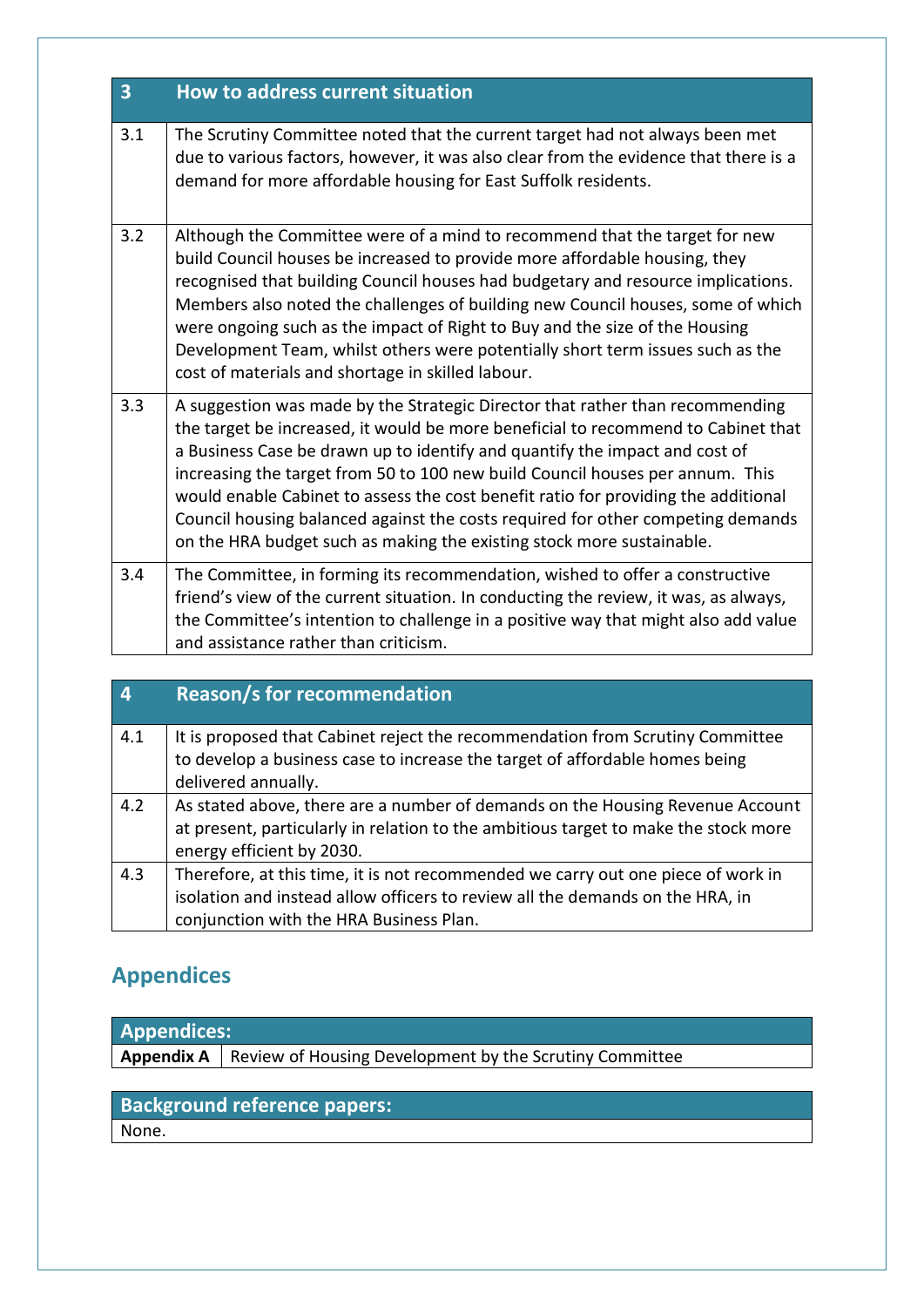### **APPENDIX A**



# **CABINET**

### **Tuesday, 07 December 2021**

| <b>Subject</b>    | <b>Review of Housing Development</b>                        |  |
|-------------------|-------------------------------------------------------------|--|
| Report by         | Chairman of the Scrutiny Committee - Councillor Stuart Bird |  |
| <b>Supporting</b> | Sarah Davis                                                 |  |
| <b>Officer</b>    | Democratic Services Officer                                 |  |
|                   | Sarah.davis@eastsuffolk.gov.uk                              |  |

| Is the report Open or Exempt? | I OPEN          |
|-------------------------------|-----------------|
|                               |                 |
| Category of Exempt            | Not applicable. |
| Information and reason why it |                 |

| <b>Wards Affected:</b>                  | All Wards |
|-----------------------------------------|-----------|
| information.                            |           |
| disclose the exempt                     |           |
| is <b>NOT</b> in the public interest to |           |
| Information and reason why it           |           |

## **Purpose and high-level overview**

### **Purpose of Report:**

This report provides a summary of the Scrutiny Committee's findings following an indepth review which took place at its meeting on 16 September 2021.

The review was an update of the overall progress of the Housing Development Strategy with particular focus on the ambition to build 50 Council houses per annum and the implications of the staff resources available to achieve that target.

The Cabinet Member's report, when published on the Council's website, included an appendix detailing written questions submitted by the Committee's Members in advance and the responses that Officers, in agreement with the Cabinet Member, had subsequently provided.

The minutes from the 16 September 2021 meeting form an appendix to this report.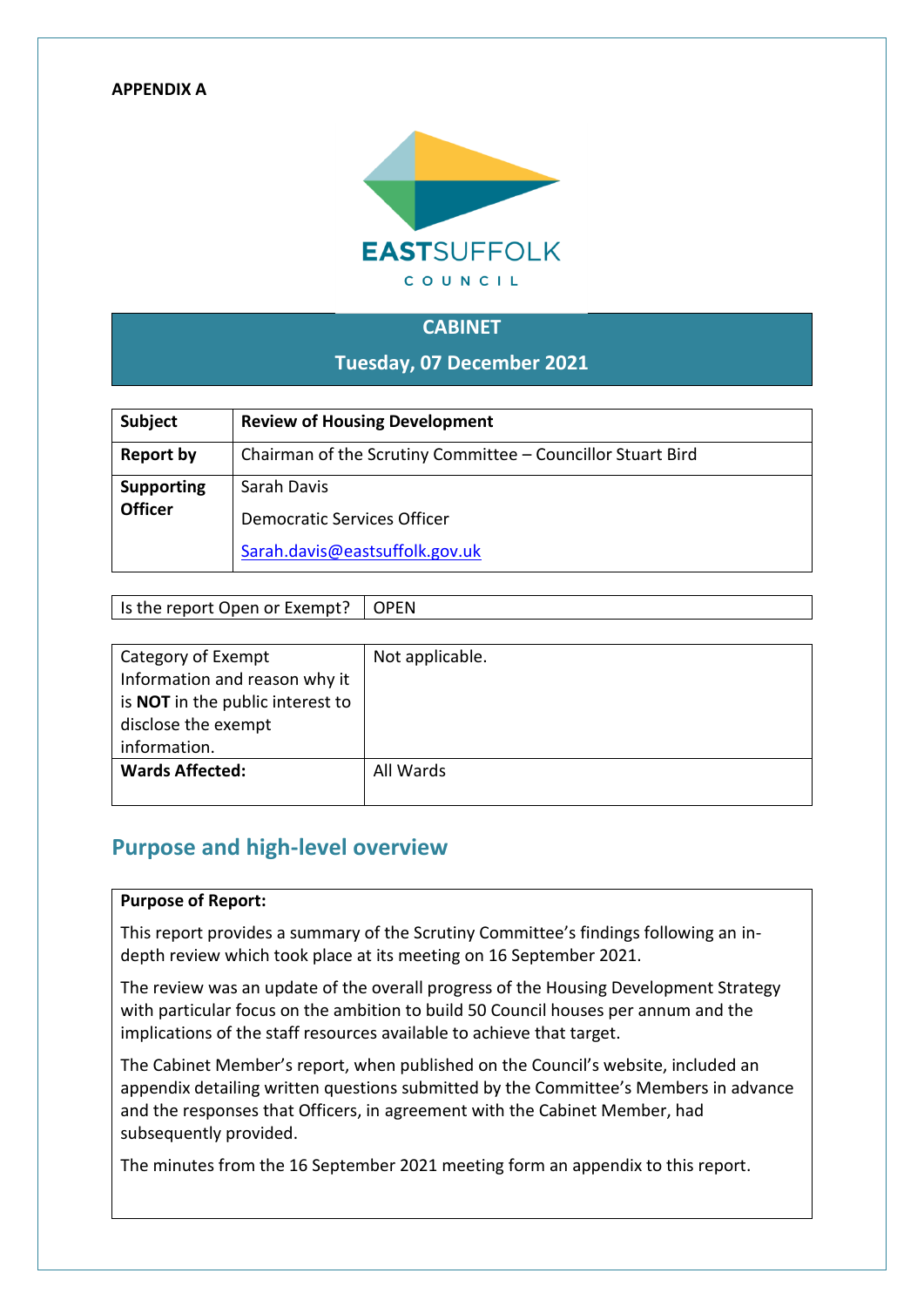### **Options:**

The Scrutiny Committee having considered the contents of the report, the responses to its questions and the matters raised in debate, discussed the merits of recommending to Cabinet that the target be increased from 50 to 100 new builds per annum.

Given, however, that it was not possible at this stage to determine what the implications this recommendation would have on staffing and budgets, it was felt more appropriate to recommend to Cabinet that a Business Case be drawn up to identify and quantify the implications first.

### **Recommendation:**

That Cabinet be asked to support this Committee's recommendation for Officers to draw up a Business Case, within 3 months of the Cabinet decision, on the resources required in order to increase the existing target of delivering 50 new build Council houses per annum to 100 new build Council houses per annum.

**When Cabinet receives this report, it is asked that, where it is proposed that a recommendation be accepted, Cabinet provides a clear commitment on its delivery and to what timescales. Similarly, where it is proposed that a recommendation is not accepted, Cabinet provides its detailed and substantive reasons for refusal.** 

### **Corporate Impact Assessment**

### **Governance:**

This report has been prepared on behalf of the Scrutiny Committee. The Council is required by statute to discharge certain overview and scrutiny functions. These functions are an essential component of local democracy. Scrutiny Committees can contribute to the development of Council policies and can also hold the Cabinet to account for its decisions.

### **ESC policies and strategies that directly apply to the proposal:**

East Suffolk Strategic Plan 2020-24 East Suffolk Housing Strategy 2017-23 East Suffolk Council Housing Development Strategy 2020-24 East Suffolk Council HRA Business Plan 2018-2048

### **Environmental:**

**East Suffolk Council Housing Development Strategy 2020-24**: The Strategy identifies "Environmental Sustainability" as an essential element in the creation of homes and communities in which people want to live and work. It notes that lowering the whole-life carbon footprint of properties will help tenants save money and deliver lasting environmental, social and economic benefits. A number of innovative design solutions across several projects recognise the benefit of fabric first principles and the value of carbon neutral design.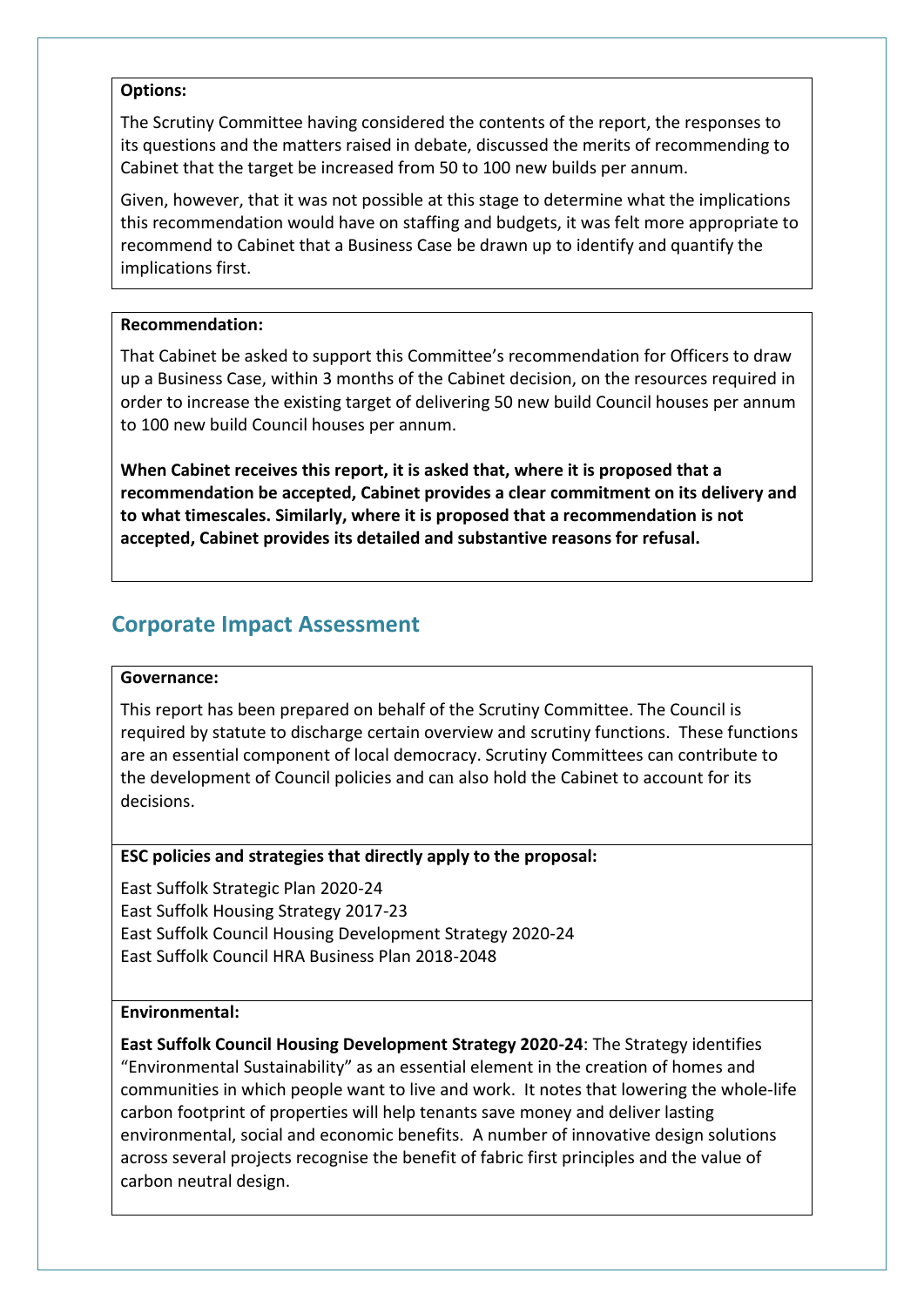In drawing up a Business Case, the potential environmental impact of increasing the number of Council houses built per annum would be identified.

### **Equalities and Diversity:**

The supply of new build properties from the development programme must deliver the housing needs of residents in the district with the right homes, regarding mix and tenure, in the right locations.

### **Financial:**

As of 31 March 2022, the HRA's Council Housing debt will be just over £60m and this needs to be repaid in full by 2041-42. As of 31 March 2021, the HRA had 4459 properties with a market value of £585.7m demonstrating that a £60m debt position was relatively low and could be increased if required.

The HRA has approximately £21m in income per annum, with fixed expenditure of £16m. Leaving £5m per annum to contribute to debt repayments and invest in the HRA Capital Programme. The HRA Capital Programme approved at Full Council on 27 January 2021 included £7.725m for redevelopment projects and £42.121m for new build development from 2021-22 to 2024-25.

To achieve a target to build more Council houses would require more funding, however, it was clear from the evidence provided to the Scrutiny Committee that the HRA could borrow additional funding if it wished.

### **Human Resources:**

Over the last 18 months, the Housing Development Team has been expanded to help assess development opportunities, creating a development pipeline and enabling the year-on-year projected completions to increase. In addition, further specialisms in areas such as development contracting, construction law and commercial procurement were required, as well as external legal and procurement advice on particularly complex projects requiring construction sector expertise.

A Business Case would be able to identify additional staff/roles that would be required if the target to build Council houses was increased.

### **ICT:**

The recent purchase of ARGUS developer software will help the Team to manage complex, multi-staged development projects with confidence.

Formally recording information and using software will help the Council to take a more commercial view and bring transparency to risks, helping to progress the building of additional new homes.

### **Legal:**

Discussions are currently being held with the Head of Legal and Democratic Services concerning future specialised construction and development legal support for the HRA.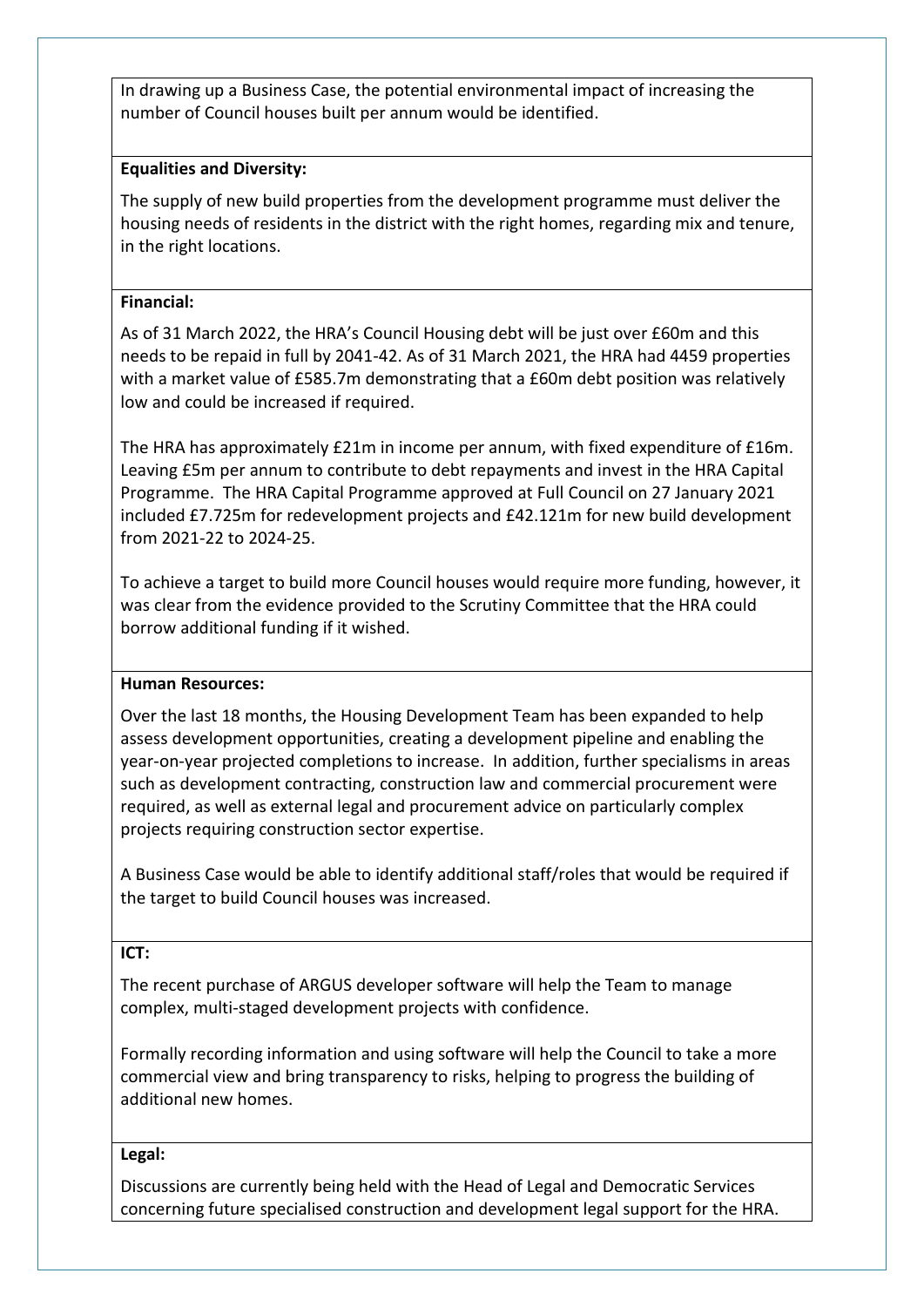Increasing the target for new builds was likely to increase the need for this support but the costs might be mitigated by economies of scale. The Business Case would help identify the support needed and the associated costs.

### **Risk:**

All projects within the Housing Development Programme have a project specific risk assessment carried out at the commencement of the project to identify potential risks to the delivery of the project and provide mitigation recommendations. The most common risks were not being able to successfully deliver the project brief within budget and on time, however, other risks included changes in the housing market, skills shortages or economic and political changes impacting the construction sector directly such as the availability of raw materials and imported goods. Risks have a potential to impact on multiple projects within the Programme.

Increasing the target for new builds was likely to increase the risk, however, it was felt that perhaps economies of scale and the right procurement process might mitigate some of this risk, both of which can be identified as part of the Business Case process.

**External Consultees:** Not applicable.

# **Strategic Plan Priorities**

| Select the priorities of the <b>Strategic Plan</b> which are supported by<br>this proposal:<br>(Select only one primary and as many secondary as appropriate) |                                                              | <b>Primary</b><br>priority | <b>Secondary</b><br>priorities |
|---------------------------------------------------------------------------------------------------------------------------------------------------------------|--------------------------------------------------------------|----------------------------|--------------------------------|
| <b>T01</b>                                                                                                                                                    | <b>Growing our Economy</b>                                   |                            |                                |
| P01                                                                                                                                                           | Build the right environment for East Suffolk                 | ⊠                          |                                |
| P02                                                                                                                                                           | Attract and stimulate inward investment                      | $\mathbf{I}$               |                                |
| P03                                                                                                                                                           | Maximise and grow the unique selling points of East Suffolk  |                            |                                |
| P04                                                                                                                                                           | <b>Business partnerships</b>                                 |                            | ⊠                              |
| P05                                                                                                                                                           | Support and deliver infrastructure                           | П                          |                                |
| <b>T02</b>                                                                                                                                                    | <b>Enabling our Communities</b>                              |                            |                                |
| P06                                                                                                                                                           | <b>Community Partnerships</b>                                |                            |                                |
| <b>P07</b>                                                                                                                                                    | Taking positive action on what matters most                  |                            | ⊠                              |
| P08                                                                                                                                                           | Maximising health, well-being and safety in our District     |                            | ⊠                              |
| P <sub>09</sub>                                                                                                                                               | <b>Community Pride</b>                                       |                            | 区                              |
| <b>T03</b>                                                                                                                                                    | <b>Maintaining Financial Sustainability</b>                  |                            |                                |
| P10                                                                                                                                                           | Organisational design and streamlining services              |                            |                                |
| P11                                                                                                                                                           | Making best use of and investing in our assets               |                            | 区                              |
| P12                                                                                                                                                           | Being commercially astute                                    |                            |                                |
| P13                                                                                                                                                           | Optimising our financial investments and grant opportunities |                            | ⊠                              |
| P14                                                                                                                                                           | Review service delivery with partners                        |                            |                                |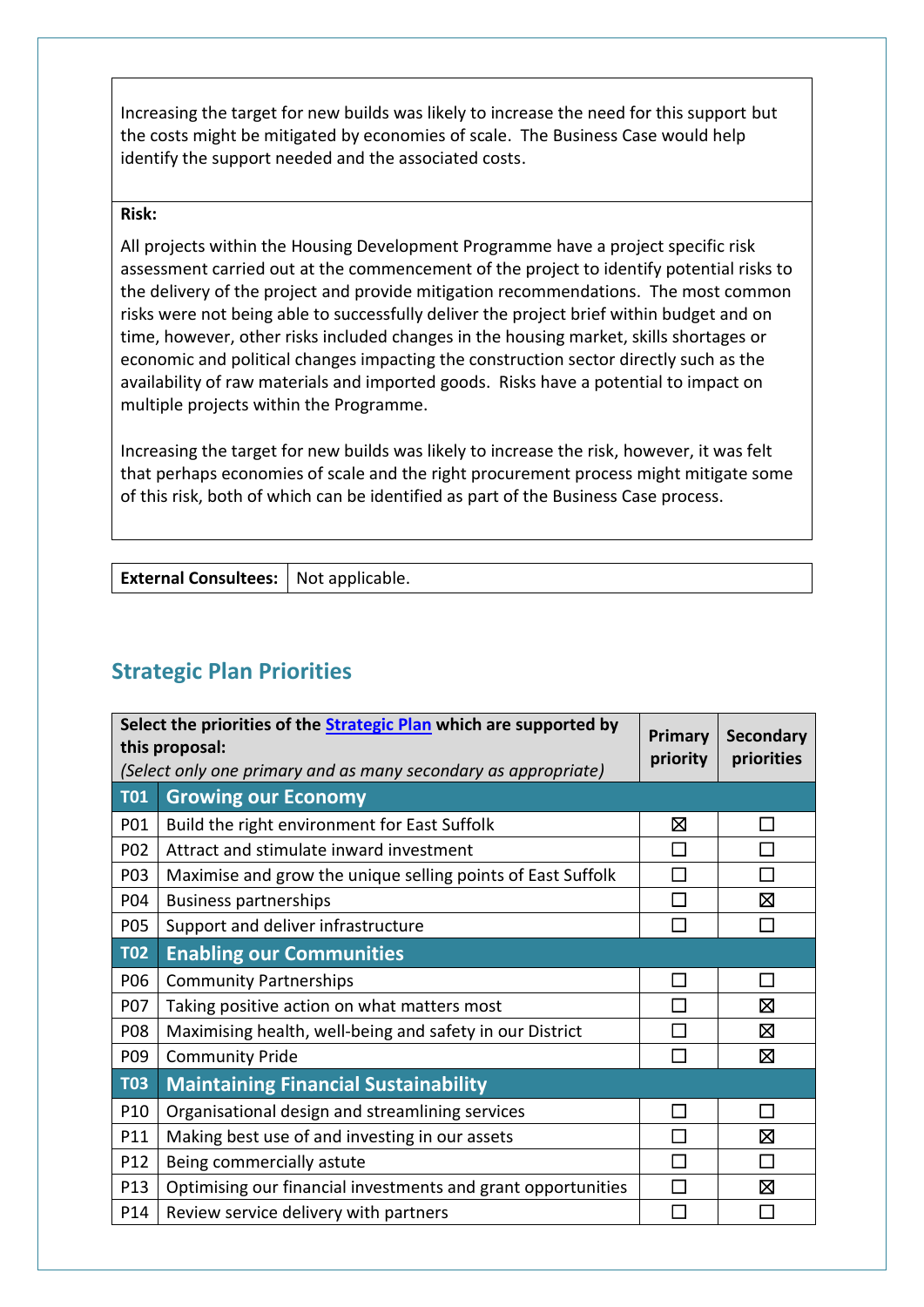| <b>T04</b>                                              | <b>Delivering Digital Transformation</b>            |  |   |
|---------------------------------------------------------|-----------------------------------------------------|--|---|
| P15                                                     | Digital by default                                  |  |   |
| P <sub>16</sub>                                         | Lean and efficient streamlined services             |  |   |
| P17                                                     | Effective use of data                               |  |   |
| P18                                                     | Skills and training                                 |  |   |
| P19                                                     | District-wide digital infrastructure                |  |   |
| <b>T05</b>                                              | <b>Caring for our Environment</b>                   |  |   |
| P20                                                     | Lead by example                                     |  | ⊠ |
| P21                                                     | Minimise waste, reuse materials, increase recycling |  |   |
| P22                                                     | Renewable energy                                    |  | ⊠ |
| P23                                                     | Protection, education and influence                 |  |   |
| <b>XXX</b>                                              | <b>Governance</b>                                   |  |   |
| XXX                                                     | How ESC governs itself as an authority              |  |   |
| How does this proposal support the priorities selected? |                                                     |  |   |

The Council's Housing Development Programme's primary objective is to meet housing need by providing high quality sustainable housing at affordable rents or sale values and to develop appropriate housing solutions in all areas of East Suffolk which are effective and cost efficient.

Increasing the target of new builds will provide even more high quality sustainable housing solutions for East Suffolk residents.

# **Background and Justification for Recommendation**

| 5   | <b>Background facts</b>                                                                                                                                                                                                                                                                                                                                                                                                                                                                                                                               |
|-----|-------------------------------------------------------------------------------------------------------------------------------------------------------------------------------------------------------------------------------------------------------------------------------------------------------------------------------------------------------------------------------------------------------------------------------------------------------------------------------------------------------------------------------------------------------|
| 1.1 | The Committee considered the Cabinet Member's report on the Housing<br>Development Programme at its meeting on 24 September 2020 and recommended<br>to Cabinet "That the Scrutiny Committee welcomed and encouraged the Housing<br>portfolio's ambition to build 50 Council houses per annum. The Committee,<br>mindful of the limited resources available, recommended to Cabinet that it explore<br>the potential for modular construction, carbon neutral where possible, on<br>appropriate sites at the earliest and most realistic opportunity". |
|     | An update was requested in one year to review the overall programme and, if<br>necessary, the implications of staffing resources on the attainment of the<br>ambition.                                                                                                                                                                                                                                                                                                                                                                                |
|     | That update was considered by the Committee at its meeting on 16 September<br>2021.                                                                                                                                                                                                                                                                                                                                                                                                                                                                   |
| 1.2 | The Cabinet Member's update report provided details of the latest position with<br>regards to new stock being added to the HRA portfolio.                                                                                                                                                                                                                                                                                                                                                                                                             |
|     | The written questions submitted in advance of the meeting, together with the<br>written responses, form an appendix to the formal report which went to the<br>Committee.                                                                                                                                                                                                                                                                                                                                                                              |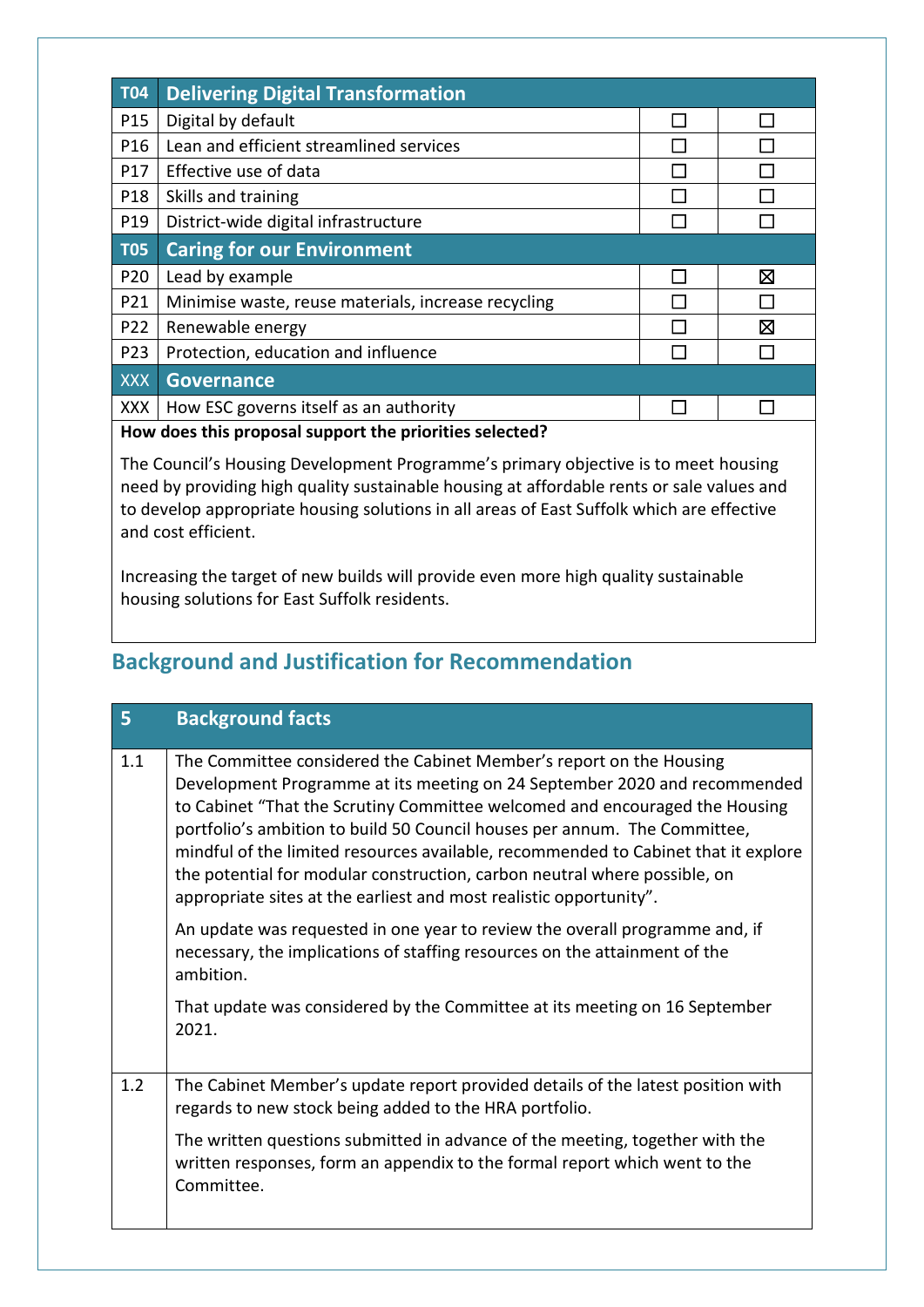| 1.3 | The following aspects of this topic were raised and discussed with the Cabinet<br>Member and Officers at the meeting:                                           |  |
|-----|-----------------------------------------------------------------------------------------------------------------------------------------------------------------|--|
|     | the targets for East Suffolk under the Government's Affordable Homes<br>Programme                                                                               |  |
|     | Right to Buy and the impact on stock numbers<br>$\bullet$                                                                                                       |  |
|     | housing waiting lists and the need to review the Gateway to Home Choice<br>$\bullet$<br>Scheme                                                                  |  |
|     | the current staffing levels in the Housing Development Team<br>$\bullet$                                                                                        |  |
|     | the budget available to build and the implications of borrowing more money<br>٠                                                                                 |  |
|     | the cost of purchasing land and the need to ensure value for money whilst<br>$\bullet$<br>providing new affordable housing in the places that residents need it |  |
|     | the lack of and price of building materials<br>٠                                                                                                                |  |
|     | the challenges of building environmentally sustainable housing.                                                                                                 |  |

# **6 Current position**

2.1 The current position with regards to the Council's progress on its Housing Development Programme are detailed in the Cabinet Member's report with additional information provided at the Scrutiny Committee meeting. It is not, therefore, proposed to restate that position here, in this report, and for the sake of efficiency readers are referred to the Cabinet Member's report and minutes of the meeting for this information.

| $\overline{7}$ | How to address current situation                                                                                                                                                                                                                                                                                                                                                                                                                                                                                                                                                     |
|----------------|--------------------------------------------------------------------------------------------------------------------------------------------------------------------------------------------------------------------------------------------------------------------------------------------------------------------------------------------------------------------------------------------------------------------------------------------------------------------------------------------------------------------------------------------------------------------------------------|
| 3.1            | The Scrutiny Committee noted that the current target had not always been met<br>due to various factors, however, it was also clear from the evidence that there is a<br>demand for more affordable housing for East Suffolk residents.                                                                                                                                                                                                                                                                                                                                               |
| 3.2            | Although the Committee were of a mind to recommend that the target for new<br>build Council houses be increased to provide more affordable housing, they<br>recognised that building Council houses had budgetary and resource implications.<br>Members also noted the challenges of building new Council houses, some of which<br>were ongoing such as the impact of Right to Buy and the size of the Housing<br>Development Team, whilst others were potentially short term issues such as the<br>cost of materials and shortage in skilled labour.                                |
| 3.3            | A suggestion was made by the Strategic Director that rather than recommending<br>the target be increased, it would be more beneficial to recommend to Cabinet that<br>a Business Case be drawn up to identify and quantify the impact and cost of<br>increasing the target from 50 to 100 new build Council houses per annum. This<br>would enable Cabinet to assess the cost benefit ratio for providing the additional<br>Council housing balanced against the costs required for other competing demands<br>on the HRA budget such as making the existing stock more sustainable. |
| 3.4            | The Committee, in forming its recommendation, wished to offer a constructive<br>friend's view of the current situation. In conducting the review, it was, as always,                                                                                                                                                                                                                                                                                                                                                                                                                 |